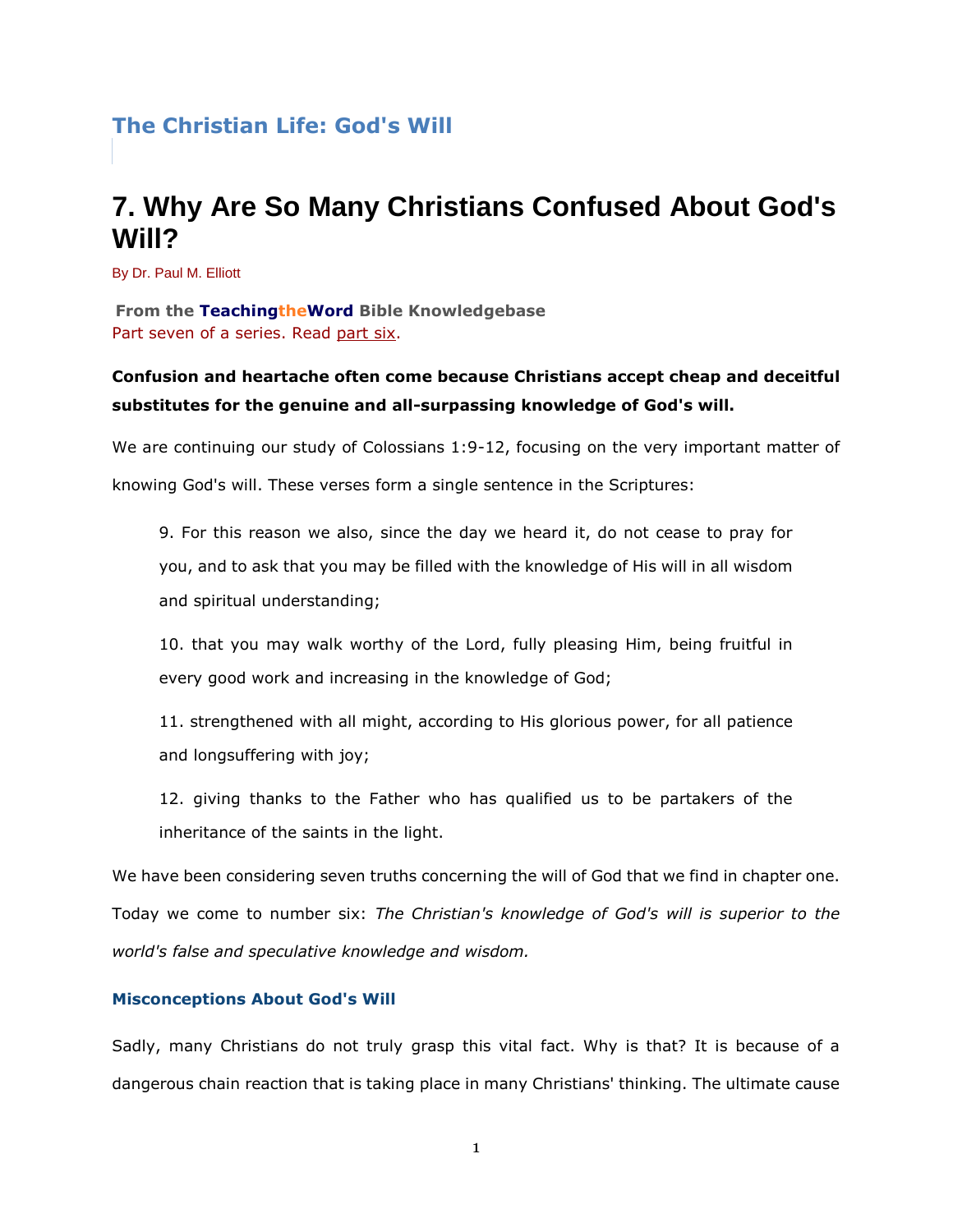of many problems in the Christian life is the failure to have a knowledge of God's will. The reason for this deficiency is that we neglect God's ordained means of knowing His will. Why do Christians so often do that? It is because they think, or have been told, that something else is superior to God's ordained way.

Nothing is superior to God's way.

Tragic misconceptions about this issue run rampant among Christians today. Many people hear an evangelistic message in which they are given the impression that if you become a Christian, every problem in life will automatically be solved. There will be no more problems with your husband, your wife, your children, your parents, or your in-laws. All of your financial difficulties will be taken care of. All of your problems at work will disappear; and so on.

Some preachers will tell you that God will speak to you in an audible voice and tell you everything you are supposed to do, step by step.

Today many preachers will tell you that faith is a force, that the vehicle for the exercise of that force is your words, and therefore you can speak your own reality into existence. This name-it-and-claim-it or word-of-faith heresy is rampant on religious television. Its theme is not, "*Thy* will be done," but "*my* will be done." It is the ultimate expression of pride, of the self and of self-will, wrapped in deceptively Christian-sounding jargon.

There are many other variations of these false teachings. Many new Christians fall into these traps, but long-time Christians can also fall prey to these kinds of lies about knowing God's will. Sooner or later - and perhaps after much heartache and disappointment, a true Christian is going to realize that some false teacher has set ungodly expectations in your mind. At that point, it is very easy for a believer to fall into Satan's trap of thinking and say, "Well, perhaps I am not really a Christian at all." The root of the problem is that many Christians have not been taught how to know God's will.

What is the answer to this problem? How does the Christian become filled with the knowledge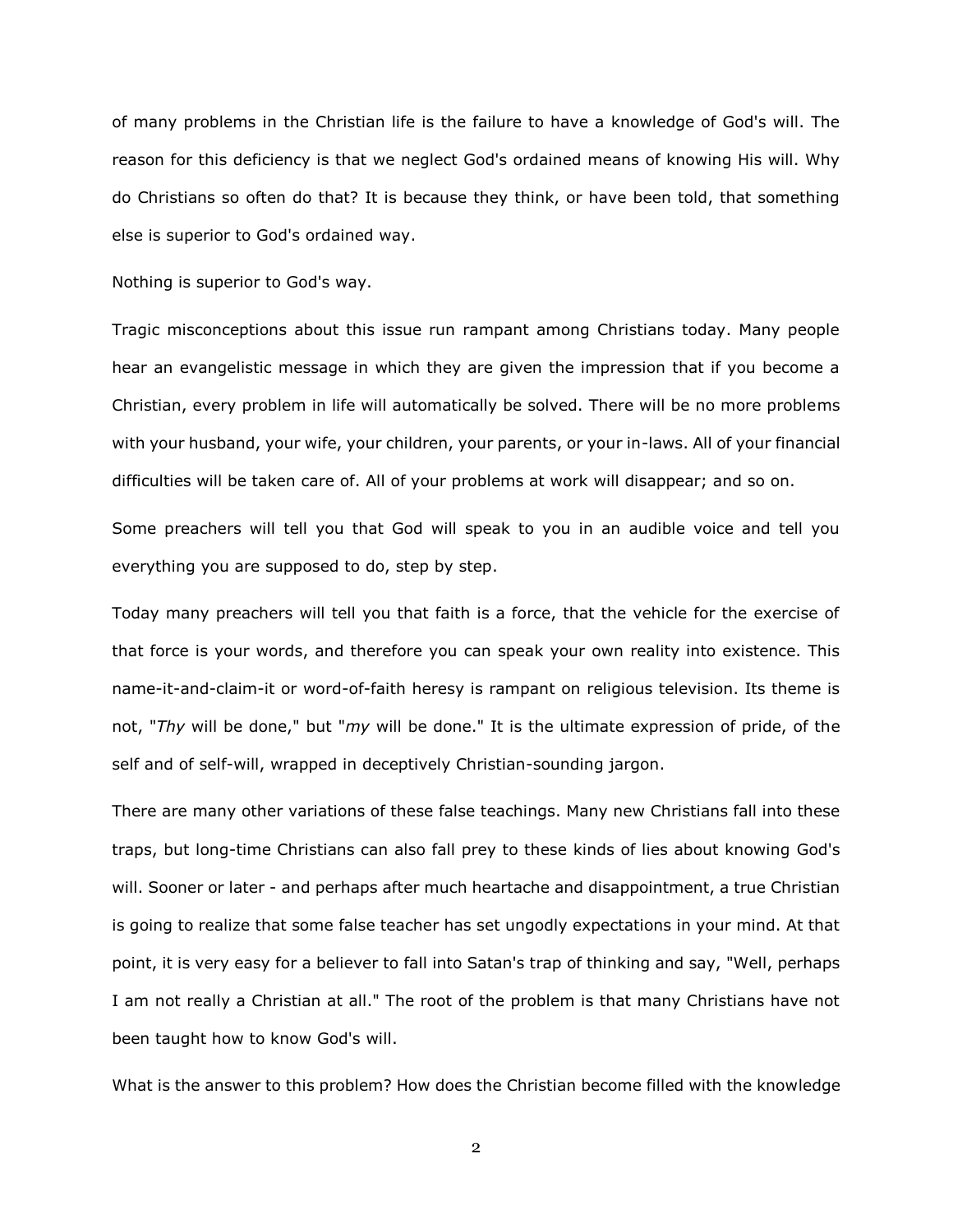of the will of God, in all spiritual wisdom and spiritual understanding? Before I give you the answer, let me say that it is an answer that is both too simple, and too profound, for many Christians to want to accept.

#### **You Must** *Internalize* **God's Word**

The answer to all of this is the teaching of the Bible itself - what the Word of God actually has to say about these matters. First of all, the Bible says that we Christians are in a warfare. We read of this in Ephesians chapter six, beginning at verse ten:

Finally, my brethren, be strong in the Lord and in the power of His might. Put on the whole armor of God, that you may be able to stand against the wiles of the devil. For we do not wrestle against flesh and blood, but against principalities, against powers, against the rulers of the darkness of this age, against spiritual hosts of wickedness in the heavenly places. Therefore take up the whole armor of God, that you may be able to withstand in the evil day, and having done all, to stand.

That is the nature of the Christian life. It is a warfare. It involves wrestling. But we must understand that it is not a warfare against flesh and blood, but against the forces of Satan himself. We are not warring merely against human nature, or human forces. We are engaged in a tremendous spiritual battle against a strong and unseen enemy. The warfare never lets up, because the enemy never lets up.

What does God tell us to do in this battle? "Be strong in the Lord, and in the power of His might." Do not go into the warfare in reliance your own strength, whether physical, spiritual, or intellectual. Be strong *in the Lord*, and in the power of *His* might.

How are we to do that? We are to put on the whole armor of God, Paul says in Ephesians 6:13. And what is the one offensive weapon that we are to take into the battle? We read of it in Ephesians 6:17. We are to take up "the Sword of the Spirit, which is the Word of God."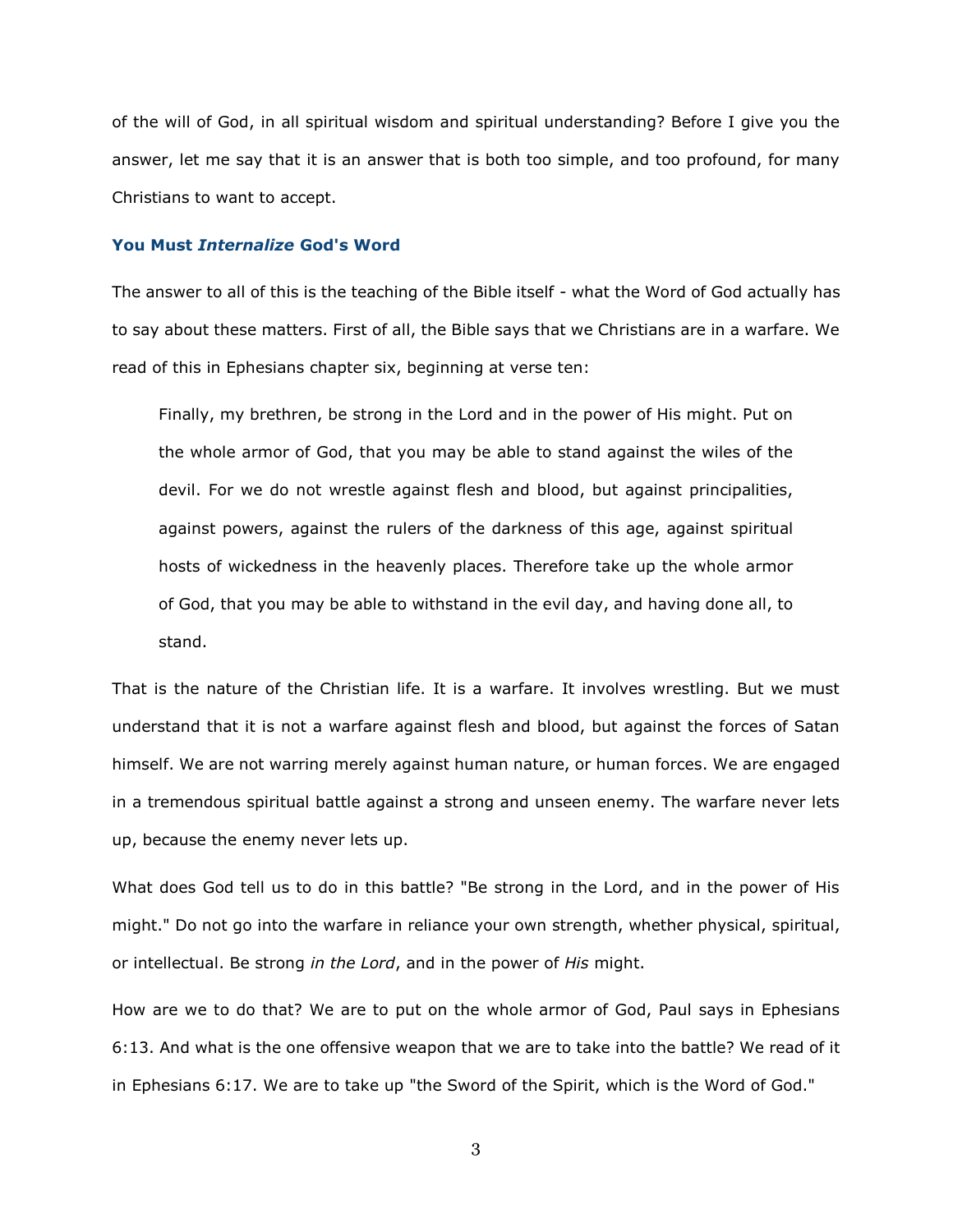The most important thing, and the most practical thing that you can do as a Christian, is to prayerfully read and study the Word of God with the objective of *internalizing* it. As I said a moment ago, this solution is both too simple, and too profound, for many Christians to want to accept. Why? Because it is not the easy way. It is not a quick fix. We must apply ourselves to it as a lifetime project. We must never stop until God calls us to glory.

Taking in and digesting God's Word is as essential to your spiritual life and well-being as the physical food you eat is essential to your physical life and well-being. It is the internalization of God's Word that builds spiritual bone, muscle and brain, as it were. It is the internalization of God's Word that equips the spiritual nervous system and the spiritual senses, giving us eyes to see and ears to hear as God desires us to see and hear. It equips us to "taste and see that the Lord is good" (Psalm 34:8). That is how you will gain the knowledge of the will of God, and it is a knowledge that is far superior to the world's false and speculative knowledge and wisdom. The world's knowledge and wisdom will not help you in the conflict in which you find yourself.

#### **God's Word Concerning God's Will: Some Examples**

I want to mention just a few things that the Bible tells us about the will of God. We have seen, first of all, that it is the will of God for you as a Christian to be in a life-long spiritual conflict. That is what we find in Ephesians chapter six, and in other passages such as Romans chapters six and seven.

But in this life-long conflict, God's Word tells us that it is His will to make us more and more like Christ (Romans 8:29). While we are engaging in conflict with the enemy, at the same time we are to be resting in Christ. Our salvation is secure in Christ. But one of the primary things the enemy is going to try to do is to convince you, in various ways and through various means, that you are not secure in Christ. Therefore you need to know what God's Word says about God's will regarding your salvation. Romans and Galatians tell you that you are no longer under the curse and bondage of the law; Satan has no standing, no basis, on which to accuse you. You have the rock-solid answer when the enemy raises that accusation against you, as he will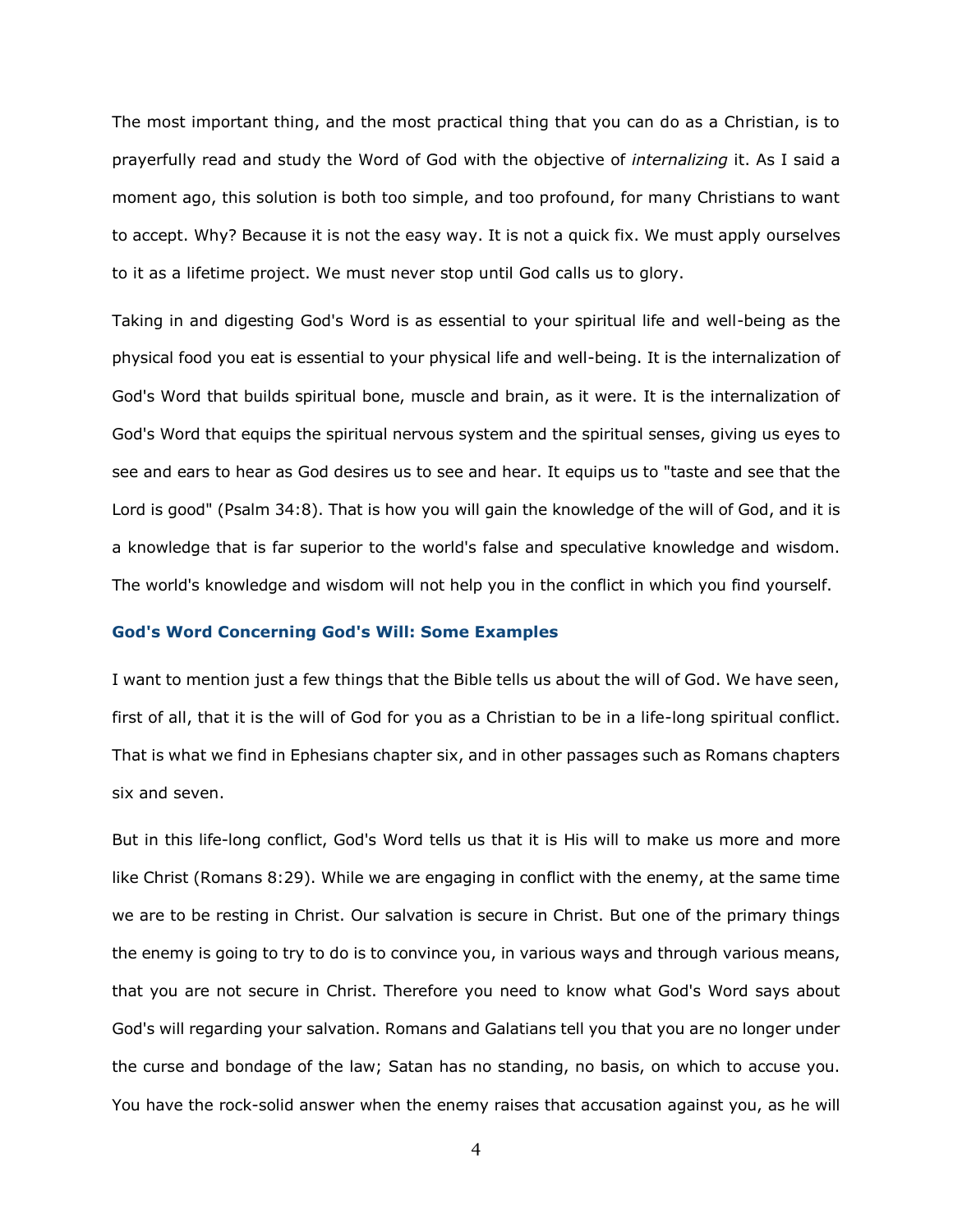in various and clever ways. You have the answer in the Sword of the Spirit. Your answer is the preeminent Christ, what He has done for you by His death, burial, and resurrection.

God's Word also tells us that while we are in the conflict we are being disciplined and corrected along the way by a loving heavenly Father. It is God's will to discipline us, in order to make us more and more like His Son, and to make us stronger for the conflict, so that we will look "unto Jesus, the Author and Finisher of our faith." We read of this in Hebrews 12:1-13.

At the same time, it is God's will that we have an Intercessor who is touched with our infirmities, Jesus Christ, seated at the right hand of God the Father. We read of this in Hebrews chapter four. It is God's will for us to come before His throne of grace boldly and continually, that we may find grace to help in time of need.

From a material and financial standpoint, there may be times of leanness and times of plenty. You will read of both frequently in the pages of Scripture. You have, for example, the prophet's marvelous song of testimony in Habakkuk 3:17-19:

Though the fig tree may not blossom, or fruit be on the vines; though the labor of the olive may fail, and the fields yield no food; though the flock may be cut off from the fold, and there be no herd in the stalls - Yet I will rejoice in the Lord, I will joy in the God of my salvation. The Lord God is my strength; He will make my feet like deer's feet, and He will make me walk on my high hills.

Also, this testimony of David:

The steps of a good man are ordered by the Lord, and He delights in his way. Though he fall, he shall not be utterly cast down; for the Lord upholds him with His hand. I have been young, and now am old; yet I have not seen the righteous forsaken, nor his descendants begging bread. He is ever merciful, and lends; and his descendants are blessed. (Psalm 37:23-26)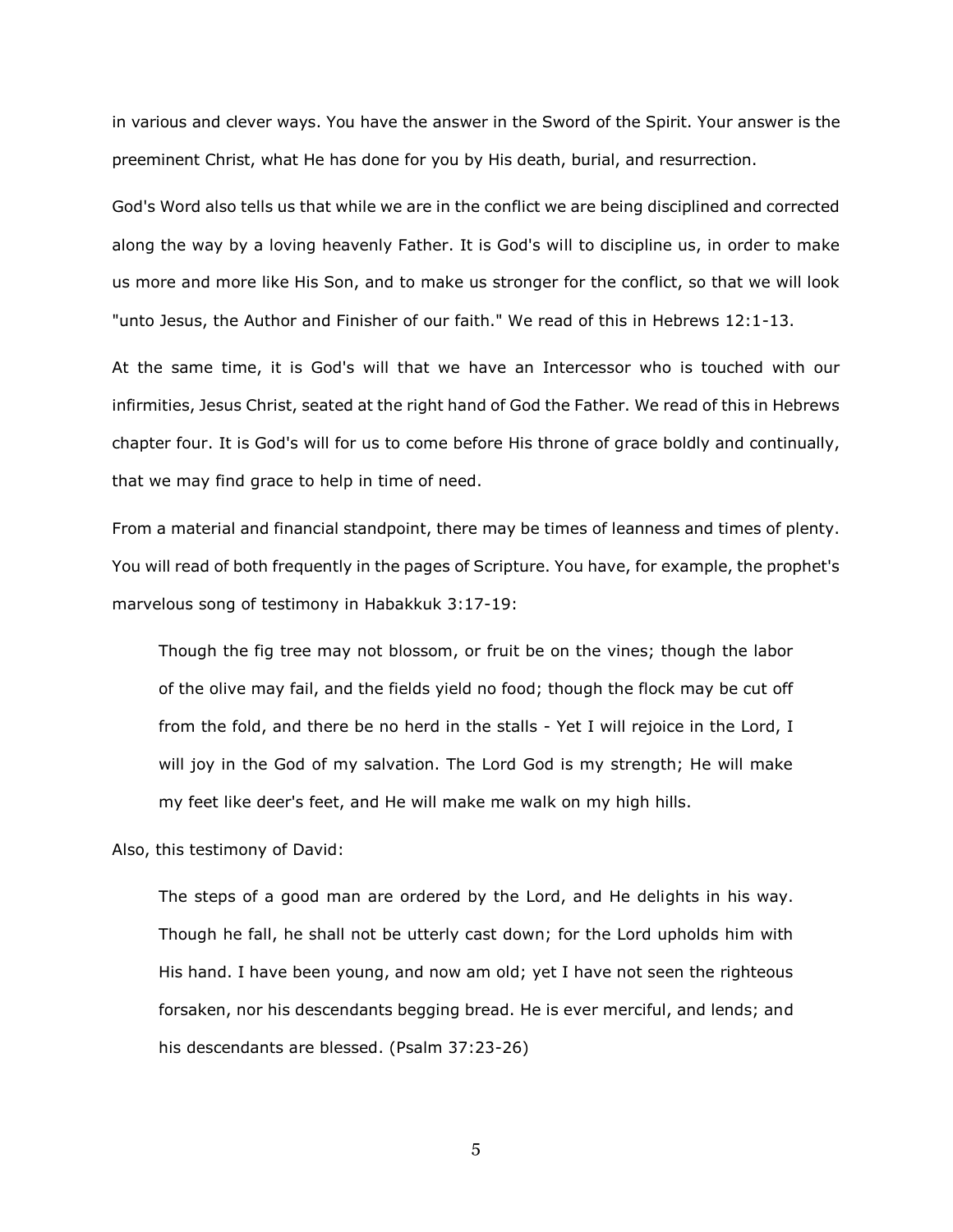Beware of the trap of thinking that lack of material things is a sign of God's displeasure, and also beware of thinking that material abundance is a sure indicator that all is well between you and your Father. God wants you to hold your life up to the mirror of His Word, so that you can please Him regardless of your material circumstances.

It is God's will to use both want and plenty, both sickness and health, to conform you to the image of Christ and to test you and mature you. There may be thorns in the flesh that God will choose in His wisdom to remove; but as with the Apostle Paul, there may be others that the Lord decides in His wisdom to leave in place in order to show us the all-sufficiency of His grace.

The Bible tells us that it is God's will that there will be times when the pathway will seem dark; we see this often, for example, in the Psalms. But we also see that God has promised to guide us with His own eye (Psalm 32:8). God says that in the dark places He will illuminate your pathway by the light of His Word. "Thy Word is a lamp unto my feet and a light unto my path" (Psalm 119:105).

Paul told Timothy that "all who live godly in Christ Jesus will suffer persecution" (2 Timothy 3:12). That also is God's will. And that is why Paul tells Timothy in the very next verses that it is so important for him to stay in the Word of God: "Continue in the things that you have learned and have been assured of."

Let me encourage you to keep on being filled with the knowledge of God's will. Never stop. All of these things, and I have just named a few, have to do with the knowledge of God's will, this knowledge that is far and away superior to any wisdom and knowledge the world can offer.

#### **Beware of Cheap Counterfeits**

Not understanding how to know God's will, not understanding what God's Word means when it speaks of spiritual wisdom and spiritual understanding, is one of the greatest sources of misunderstanding and spiritual heartache in the Christian life.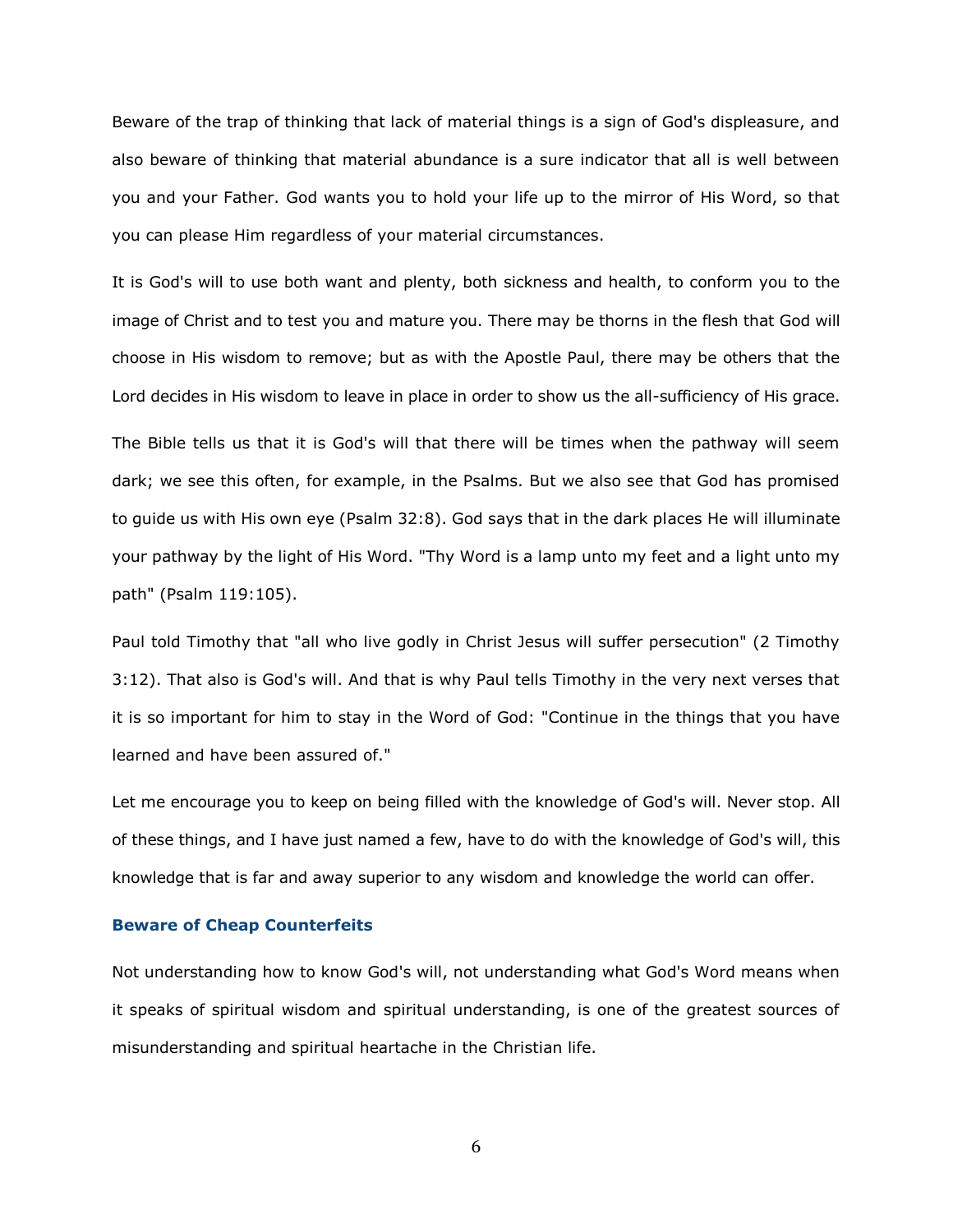Notice the importance God the Holy Spirit places on this matter in Paul's letter to the Colossian Christians, and thus to us as well. Paul's primary concern for these believers is "that you may be filled with the knowledge of His will in all wisdom and spiritual understanding." Why was it so? Notice what follows: "that you may walk worthy of the Lord, fully pleasing Him, being fruitful in every good work and increasing in the knowledge of God; strengthened with all might, according to His glorious power, for all patience and longsuffering with joy; giving thanks to the Father who has qualified us to be partakers of the inheritance of the saints in the light."

We cannot stress this enough: The most important thing - and indeed the most practical thing - that you can do as a Christian is to prayerfully read, study, and internalize the Word of God. That is how you will be filled with the knowledge of the will of God in all spiritual wisdom and spiritual understanding - knowledge which is far superior to the world's false and speculative knowledge and wisdom. The truth is that simple, and it is also that profound.

Before leaving this subject, permit me to briefly say more about about some of the cheap substitutes for true knowledge of the will of God that are being propagated in many churches today, and how they come into the church.

Many people in the postmodern church simply reject the truths we have discussed in this series. They say, in effect, "Do not tell me that all I need is the Bible. That is an insult to my intelligence. It cannot be that simple." And so instead, many Christians go after all sorts of how-to books, videos, and seminars. What do we find lining the shelves of religious bookstores today? Not Bibles mainly, not books to really help Christians study the Bible and thus understand God's will, but so-called self-help books. The subjects sound practical: How to manage your finances. How to raise your children. How to be a leader. How to get along with other people. How to have a better marriage. Do these five steps. Learn these ten principles. Use this formula. Say this prayer every day. And on, and on, and on.

Some of those books and programs - very, very few of them - may be of some help. The few that are truly helpful are so for one reason: they explain what the Bible has to say about how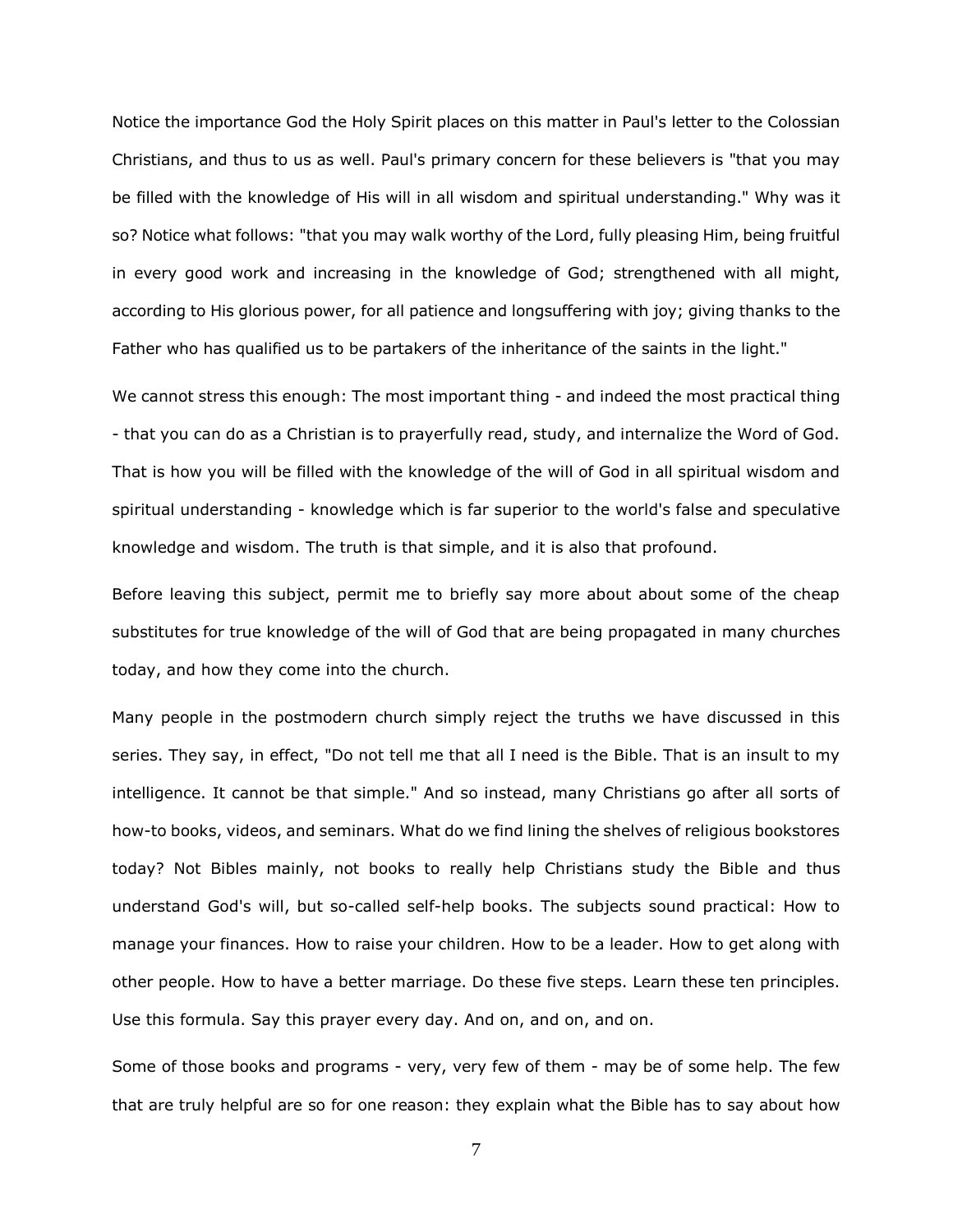to deal with these issues. In other words, they are designed to increase a Christian's knowledge of the will of God, which is found only in the pages of His Word, by pointing people to Scripture. But most of the programs that are being promoted in churches today, and sold in religious bookstores, are not worth anything - except perhaps the cost of a match to set them on fire to get them out of people's lives and thinking. The vast majority of these programs have little or no basis in the Bible. They are cheap and confusing substitutes for God's Word. They are nothing more than the same kinds of human philosophy and situational ethics that you find out in the lost world, with some Christian words intermingled to give them a deceptive appearance of truth.

These things are worse than worthless, because they actually confuse people. They lead people away from the Word of God, and they tell them to rely on something else - or worse yet, on *someone* else. Do this five-step program, or practice these ten principles, or repeat this prayer every day, read this man's or woman's books, watch her videos, listen to his talk radio program, or do whatever else it is that the latest fad tells you to do.

The underlying, unspoken message is deadly: Turn off your spiritual brain, and just do this or that. Understanding the Bible is not enough, or it is too difficult. That takes too much time. Here is the easy way, the foolproof way - or at least it is presented to you as easy and foolproof. But when people do not rely on God and His Word, sooner or later they wonder why the five-step program, or the self-help book, or the ten principles are not doing the job. Sooner or later the people who go after these things find themselves right back in the grips of the same problem they were in before. And now it is even worse, because there is greater confusion about the will of God, often coupled with doubts about whether or not a person is saved.

These things are not God's way. They are cheap and deadly substitutes for God's way. God's way to know God's will is through God's Word.